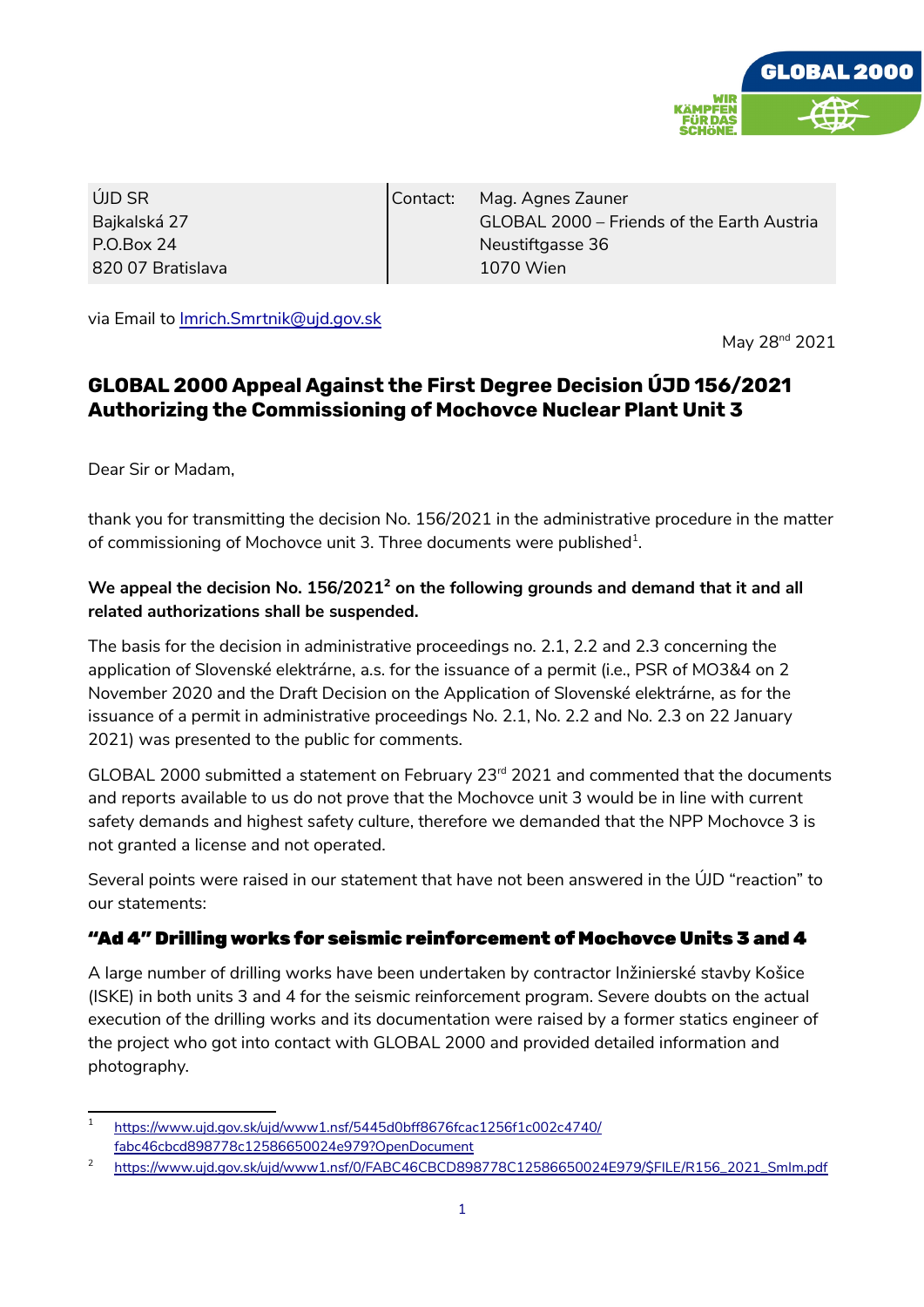ÚJD states under "Ad 4" on page 61 that it "has performed inspections of drilling works […] from the very beginning." $^3$  $^3$  This is contrary to the witness statement – a large number of uncontrolled drillings and faked documentations were witnessed, and photographs of this taken and published by GLOBAL 2000<sup>[4](#page-1-1)</sup>. This is also contrary to statements by the company MBL who confirmed that the company Solesi, S.p.A. from Syracusa / Sicily in charge of the documentation of the drillings did not have expertise in this field and that the description of the execution of the drillings was so inaccurate that works had to be repeated.<sup>[5](#page-1-2)</sup>

ÚJD states that "To address cases of potentially unreliable ISKE documentation, a detailed analysis was prepared in 2018 by the author of the basic design". It is unclear from this statement who the author of the basic design is – presumably the Russian company Vniiaes that is not the successor of the original designer and thus does not have the original designs from Soviet time.

ÚJD claims that this analysis by the author of the basic design "demonstrates the static strength and seismic resistance of individual load-bearing structures that could be potentially weakened by reinforcement failure during ISKE work." It is unclear a) what assumptions were taken for this engineering estimate, and also b) what criteria were defined for the potential weakening of the load-bearing structure, for example if a cut of every tenth or every fifth or every third rebar was calculated. As the calculations are not submitted in a transparent manner, this statement is simply an unproven claim and cannot be accepted.

This is furthermore underlined in light of numerous forged documentations in many parts of the Mochovce 3 project, i. e. the metallurgical / piping components, but also in light of the track record of this contractor Inžinierské stavby Košice and the investigations by the National Criminal Agency (NAKA) against it, including a raid already on 20.7.2016 in its offices in Mochovce and Košice, related to poor quality construction work at the Mochovce nuclear project site.

ÚJD claims that "in 2021 ÚJD SR ordered a re-evaluation of the ISKE documentation in question and the related addition of the analysis of the resistance of load-bearing structures to all cases in which it is not possible to rule out reinforcement failure with complete certainty". Whilst it is positive that ÚJD takes this matter seriously, again the parameters of the "extended analysis" by the designer are not laid open, and the "correctness of the methodology" confirmed by an "independent expert organization" is supposed to be taken at face value, despite having no information on the assumptions and criteria for this assessment.

Finally, ÚJD claims that "sufficient strength" of the hermetic zone was also proven by a tightness test and overpressurizing to 150 kPa against the atmosphere – this is insufficient for an accident scenario of a VVER 440/213 primary circuit pipe rupture and ensuing steam blast in the hermetic chambers, as calculations discussed in the framework of the IAEA showed that, depending on the accompanying conditions, the design basis parameters for pressure and temperature of the

<span id="page-1-0"></span><sup>3</sup> for easy reference, quotes from the ÚJD decision No.156/2021 are taken from the English working translation at [https://www.ujd.gov.sk/ujd/WebStore.nsf/viewKey/Decision\\_156\\_2021/\\$FILE/Decision](https://www.ujd.gov.sk/ujd/WebStore.nsf/viewKey/Decision_156_2021/$FILE/Decision%20156_2021.pdf) [%20156\\_2021.pdf](https://www.ujd.gov.sk/ujd/WebStore.nsf/viewKey/Decision_156_2021/$FILE/Decision%20156_2021.pdf); however, the official Slovak original decision text has been analysed for the GLOBAL 2000 submission.

<span id="page-1-1"></span><sup>4</sup> <https://www.flickr.com/photos/global2000/50959474636/in/album-72157717066446637/>

<span id="page-1-2"></span><sup>5</sup> <https://www.rtvs.sk/televizia/archiv/16952/248996#762>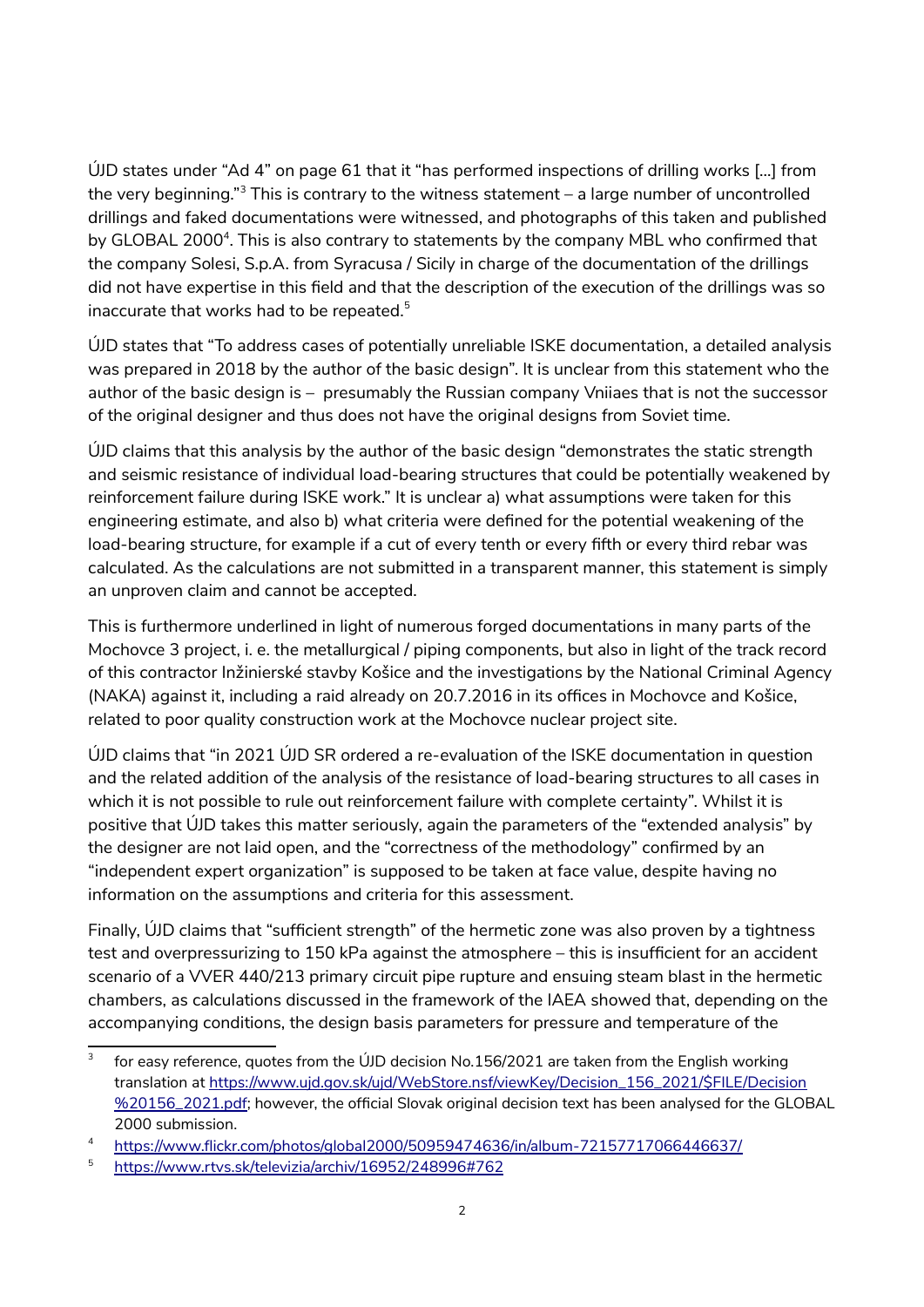hermetic zone (245 kPa, 127°C) were reached, and possibly slightly exceeded during the design basis accident (break of the main coolant pipe 500 dy) under several accompanying conditions.<sup>[6](#page-2-0)</sup>

To summarize, ÚJD should provide a) the assumptions that were taken for the engineering estimate, b) the criteria that were defined for the potential weakening of the load-bearing structure and c) the calculations should be published in order to be able to assess their consistency.

# "Ad 5" ÚJD responses regarding Airplane Crash, Climate Change Effects

In relation to the Fulfillment of the Final Opinion No. 395/2010 –3.4/hp Nuclear Power Plant Mochovce VVER 4x440 MW, project 3, issued by Ministry of Environment of Slovak Republic SR, GLOBAL 2000 raised several points regarding, among others, the ability of the Mochovce unit 3 structure to withstand the impact of a large airplane and regarding the availability of cooling water due to the progressing climate crisis, already in our statement of April  $15<sup>th</sup>$  2020.

As the reaction of ÚJD to our submission did not give adequate answers, GLOBAL 2000 again raised these issues in its statement of February 23<sup>rd</sup> 2021.

ÚJD in "Ad 5" on page 61 simply states that

"ÚJD SR's responses to the statement of GLOBAL 2000 are given in points Ad c), Ad d.1), Ad d.2, ad e), Ad f), Ad g), Ad h.1 to h.5 , Ad h.6, Ad i) and Ad j) of the ÚJD SR response to the statement of GLOBAL 2000 on the draft Decision, which was published on 15 February 2020"

#### i. e. **no further information is given at all**.

ÚJD response to the GLOBAL 2000 submission of 2020 states under "Ad d.2, ad e" on page 49 that "in case of a threat to a power plant by an airliner, pursuant to Section 12 par. 1 (e) of Act No. 575/2001 Coll., under the competency of the Ministry of Defense of the Slovak Republic, quote: 'Ensuring the inviolability of the airspace of the Slovak Republic'. Further action by the armed forces related to airspace disturbance is set out in Section 4 of Act No. 321/2002 Coll.", i. e. that military action would be taken to protect the Slovak airspace and nuclear plant.

This is obviously no adequate response to our 2020 submission:

"Again we have to recall that this EIA condition No. 1 ("Zmeny vybraných zariadení ovplyvňujúcich jadrovú bezpečnosť sa žiadateľ rozhodol vykonať na základe zmenených legislatívnych požiadaviek platných v dobe plánovanej dostavby 3. a 4. bloku jadrovej elektrárne Mochovce." (Rozhodnutí 266/2008)) demands fulfillment of legal provisions valid at the time the plant will be

<span id="page-2-0"></span><sup>6</sup>  [https://www.banktrack.org/download/safety\\_issues\\_for\\_mochovce\\_3\\_4\\_nuclear\\_units/](https://www.banktrack.org/download/safety_issues_for_mochovce_3_4_nuclear_units/070401_gp_safety.pdf) 070401\_qp\_safety.pdf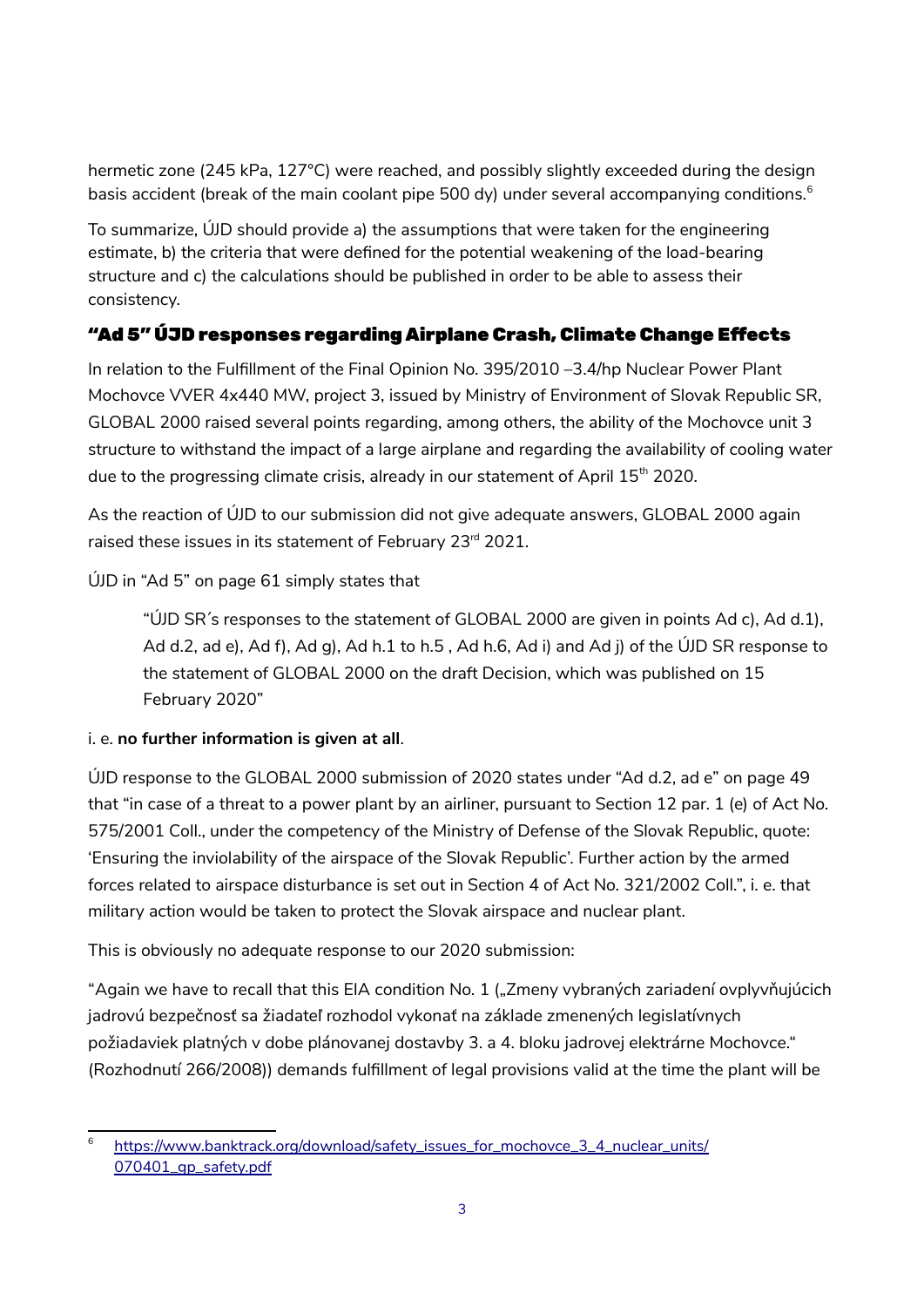completed; this is not the case, as explained earlier, because this would e.g. envolve the robustness against impact of large commercial airliners."

**As ÚJD fails to address this question also under "Ad f", we must conclude that ÚJD simply has no answer to the scenario of a large airplane crash at the Mochovce 3 site. We strongly recommend to reinforce the structure of the Mochovce unit in question to withstand airplane impact of the types of airplanes currently traversing the plant and, if this is not technically possible, not to issue a license for this unit as it is unfit to enter operations.** 

Similarly, in the GLOBAL 2000 submission in 2020 and in our 2018 statement, we raised the issue that the scenario concerning the Hron water temperatures as demanded by the EIA conclusions is missing and the data provided are only up to 1982 (!) instead of providing an outlook for the next at least 60 years. Again, ÚJD fails to answer this question in "Ad 5" on page 61, but also in "Ad g" on page 49 that this refers to – the reduced "relatively low" cooling water consumption is no response to the question raised.

**Again, we must conclude that obviously ÚJD has no answer to the question raised, the nuclear plant is proposed to be operated for 60 years, i. e. a time span up to 100 years from the data provided, in a massively changing climate without any scenarios for this provided, which is in breach of the EIA conditions.**

# Piping materials / metallurgical components and methodology of verifying compliance

In the paragraph on page 62 summarizing the results of the "Final Report on the evaluation of materials/metallurgical components used in Unit 3" by SE, ÚJD claims:

"This Report states that the methodology accepted by ÚJD SR was followed in verifying the quality of metallurgical components."

and a total of 3410 checks with 61 cases of material exchange, 293 cases of deviations from the standard and 12 replacements are summarized.

**The fact that this methodology did not involve a complete check of all metallurgical components, but just a randomized sample check, is not mentioned at all in the decision. No explanation is given for this proceeding, and the decision gives the impression of a complete test.** 

**The information that just a randomized sample check was decided upon as the method is only provided in a separate document "Súhrnná správa – Overovanie kvality vybraných dodávok potrubných dielov pouzitých na vybranćh zariadeniach na 3. bloku Mochoviec" not related to**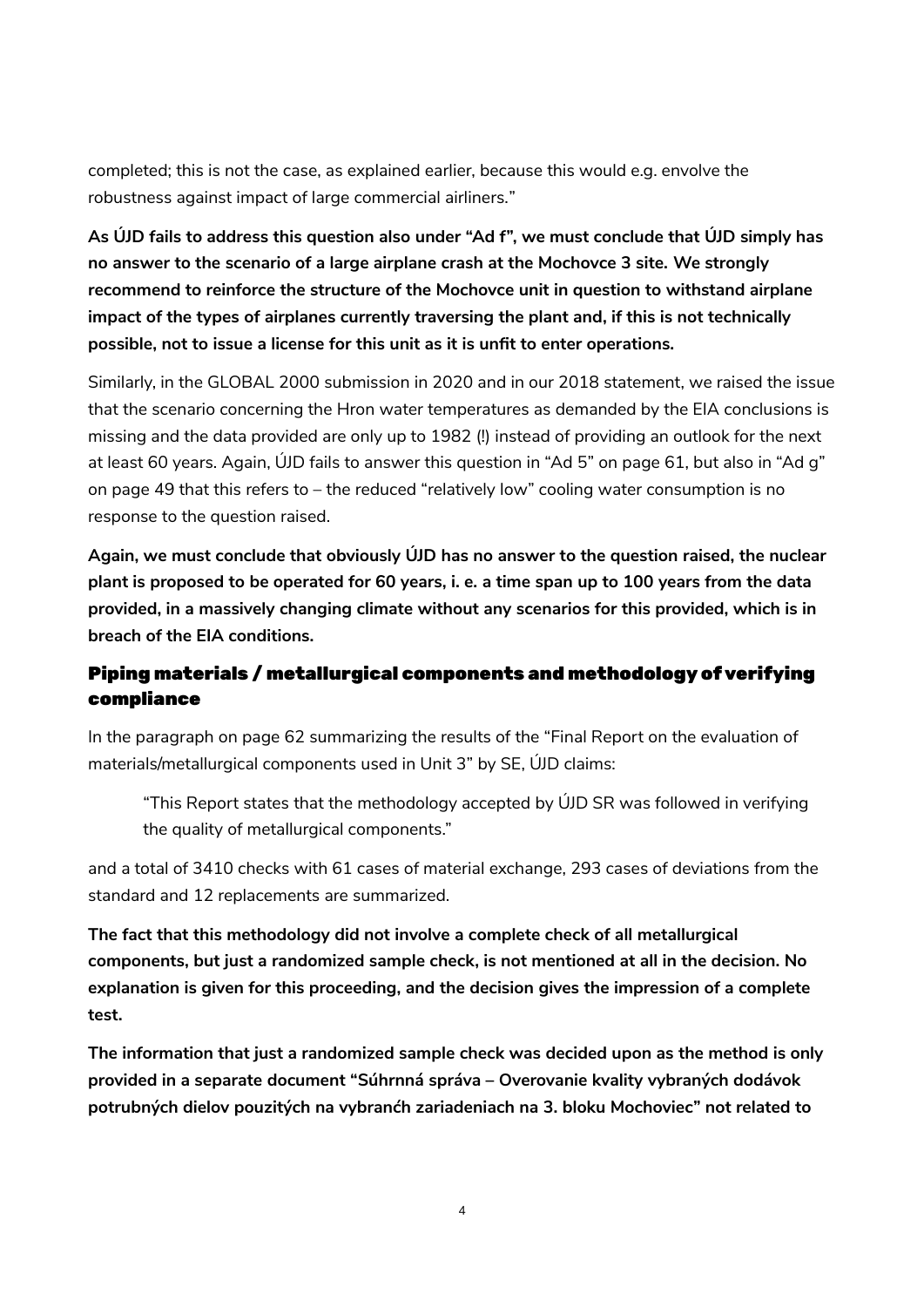# **the decision documents, and is not included at all in the decision[7](#page-4-0) – this raises serious questions about the reliability of the entire decision text and the statements made in it by ÚJD.**

The additional document states under 15) that the risk cannot be excluded that qualitatively inadequate pipes have not been detected, that therefore an assessment of probabilities of material exchange has been conducted. This probabilistic approach is highly irregular for the central part of a nuclear power plant with known deficiencies.

**This methodology clearly condones the fact that at least some inadequate pipes in, amongst others, the primary circuit are overlooked, with potential catastrophic consequences during the proposed operation.** 

**GLOBAL 2000 demands that all measurements and data on the materials / metallurgical component evaluation program are published in full, that detailed assessments of which parts were and which parts were not checked are published.**

### Legal provisions regarding documentation of the drillings in the hermetic zone

In its statement of February 20<sup>th</sup> 2021 to the proceedings, the company MBL stated that part of the documentation related to the seismic resistance of Units 3 and 4 of MO34 is subject to the retention right applied by MBL to it, and therefore this documentation cannot be disposed of by the applicant for issuance of a permit - Slovenské elektrárne, as.

 $U$ UD confirms this in its answer in the decision on page 59 – its

"inspection confirmed that part of the documentation on the drillings performed by MBL, which is kept on the premises of Slovenské elektrárne, a.s., is only in copies confirmed by the author's supervision. For the drilling protocols carried out by MBL at Unit 3, for which MBL exercises a retention right, the attached statement from Solesi, S.p.A. states that the originals were created by a subcontractor - MBL and those that are not part of the accompanying technical documentation, Solesi, S.p.A. does not have at its disposal because MBL retained them."

However, ÚJD still claims that these copies are adequate for assessing the seismic resistance of the structures "thereby fulfilling the legal requirements".

This is an example for the very relaxed approach to safety culture of ÚJD, since the ÚJD chairwoman M. Žiaková already announced that this procedure was not correct and would not be accepted for commissioning of unit 4.[8](#page-4-1)

<span id="page-4-0"></span><sup>7</sup>  [https://www.ujd.gov.sk/ujd/WebStore.nsf/viewKey/Suhrnna\\_sprava\\_kontrola\\_materialov/\\$FILE/Suhrnna](https://www.ujd.gov.sk/ujd/WebStore.nsf/viewKey/Suhrnna_sprava_kontrola_materialov/$FILE/Suhrnna%20sprava_kontrola%20materialov.pdf) [%20sprava\\_kontrola%20materialov.pdf](https://www.ujd.gov.sk/ujd/WebStore.nsf/viewKey/Suhrnna_sprava_kontrola_materialov/$FILE/Suhrnna%20sprava_kontrola%20materialov.pdf)

<span id="page-4-1"></span><sup>8</sup> <https://www.rtvs.sk/televizia/archiv/16952/248996#498>at minute 9 54.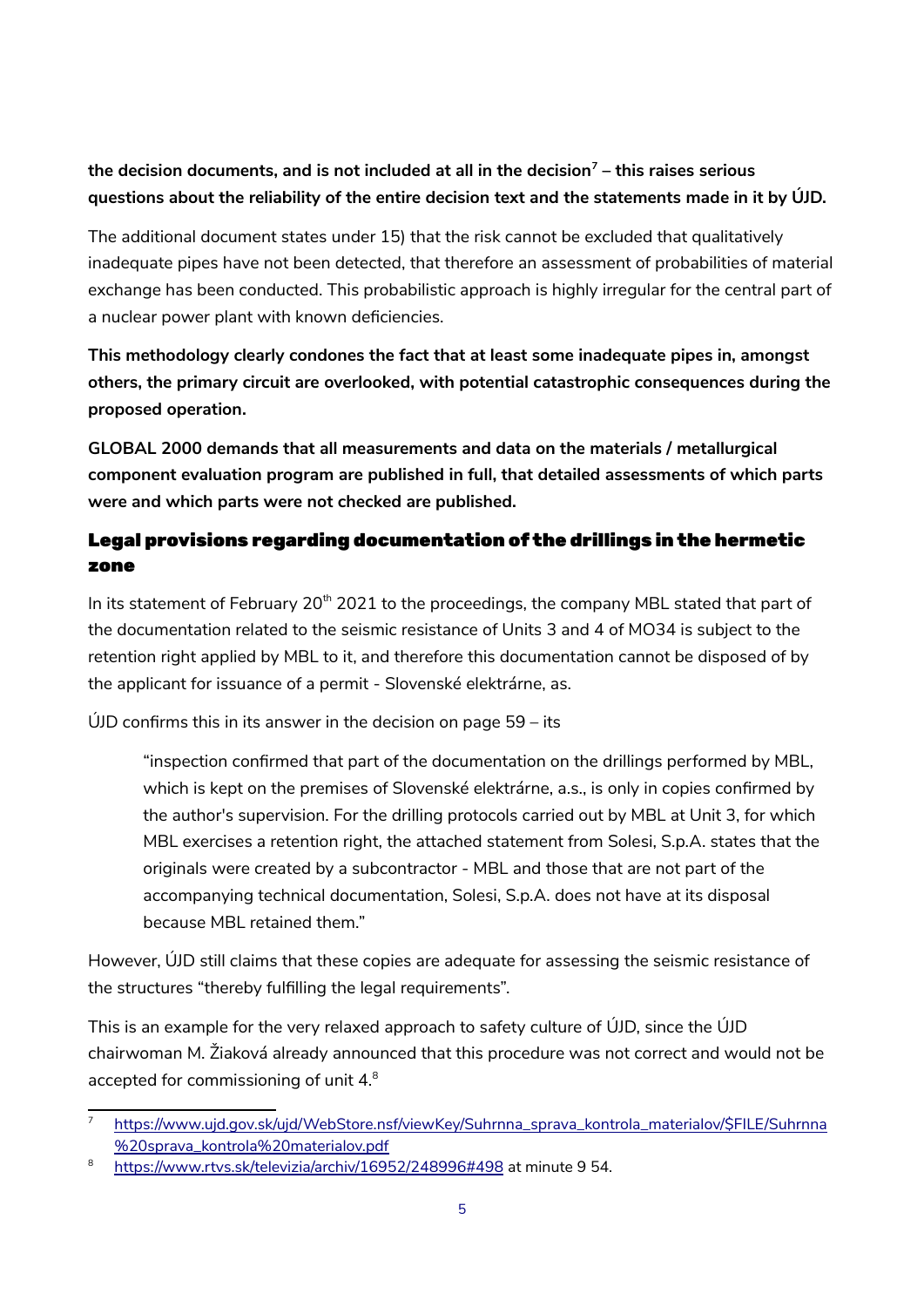### General considerations on the ÚJD statements in the decision

In addition we would like to comment on the following statements ÚJD made in its decision 156/2021 and which we consider of importance. ÚJD has been answering our statements, but in the same manner as the entire communication with the public during this ongoing administrative procedure has taken place. The goal was not to provide open and transparent information about the actual status of the project and the applied rules and regulations, but rather the contrary in an attempt to obscure the simple fact of an outdated nuclear power plant built in line with the 2008 decision to be put into operation in 2021 or later.

"In carrying out the construction, the general technical requirements for construction were respected. The project is implemented according to the design documentation verified in the building procedure for the modification of the building before completion for Mochovce Nuclear Power Plant WWER **4x440 MW, Project 3, in which ÚJD SR Decision No. 246/2008 of 14 August 2008 was issued and confirmed by the second instance ÚJD SR Decision No. 291/2014 of 23 May 2014.** It can be concluded that the early use of the building will not endanger the life and health of persons, nor the interests of society and the environment, therefore ÚJD SR decided as stated in the operative part of this Decision." (Page 33) [emphasis added]

Obviously, the final legally binding modifications to the plant design were made in 2008, confirmed in 2014. Therefore we again question the safety level of the units 3,4 which ÚJD publicly claims to be of highest current standards, while as we see in the following analyses, careful reading reveals that of course Mochovce 3 and 4 are far from reaching current safety standards for new plants (WENRA Safety Objectives for New Reactors) or Generation III reactors which. We would therefore ask UJD to inform the public correctly.

"Ad a) As for the statement made by the Regional Government of Lower Austria, ÚJD SR as an administrative authority states that the original design of the reactor WWER 440/2013 does not indeed belong to nuclear reactors of generation 3. A number of safety improvements have been made to reactors of Units 3&4, which significantly increase their safety. Reactors of Units 3&4 fully comply with the applicable Slovak legislation, which incorporated the IAEA requirements and reference levels of the Western European Nuclear Regulators Association (hereinafter referred to as "WENRA")." (Page 39)

As of 2020, Slovakia has not transposed 20 out of the 342 WENRA Reference Levels 2014 into the regulatory framework in 2020 $^9$  $^9$ .

"Ad c.4) Mochovce Nuclear Power Plants (Units 3&4) are secured against the impact of a small aircraft by a separate construction project, as well as documentation describing the activities of personnel in the event of an initiating event – the impact of a small aircraft on a nuclear installation of MO3&4.

Securing of power plant against the impact of a small aircraft was implemented at the

<span id="page-5-0"></span><sup>9</sup> Lessons not Learned from the Fukushima Accident Risks of the European NPPs 10 years later. Becker/Lorenz 2021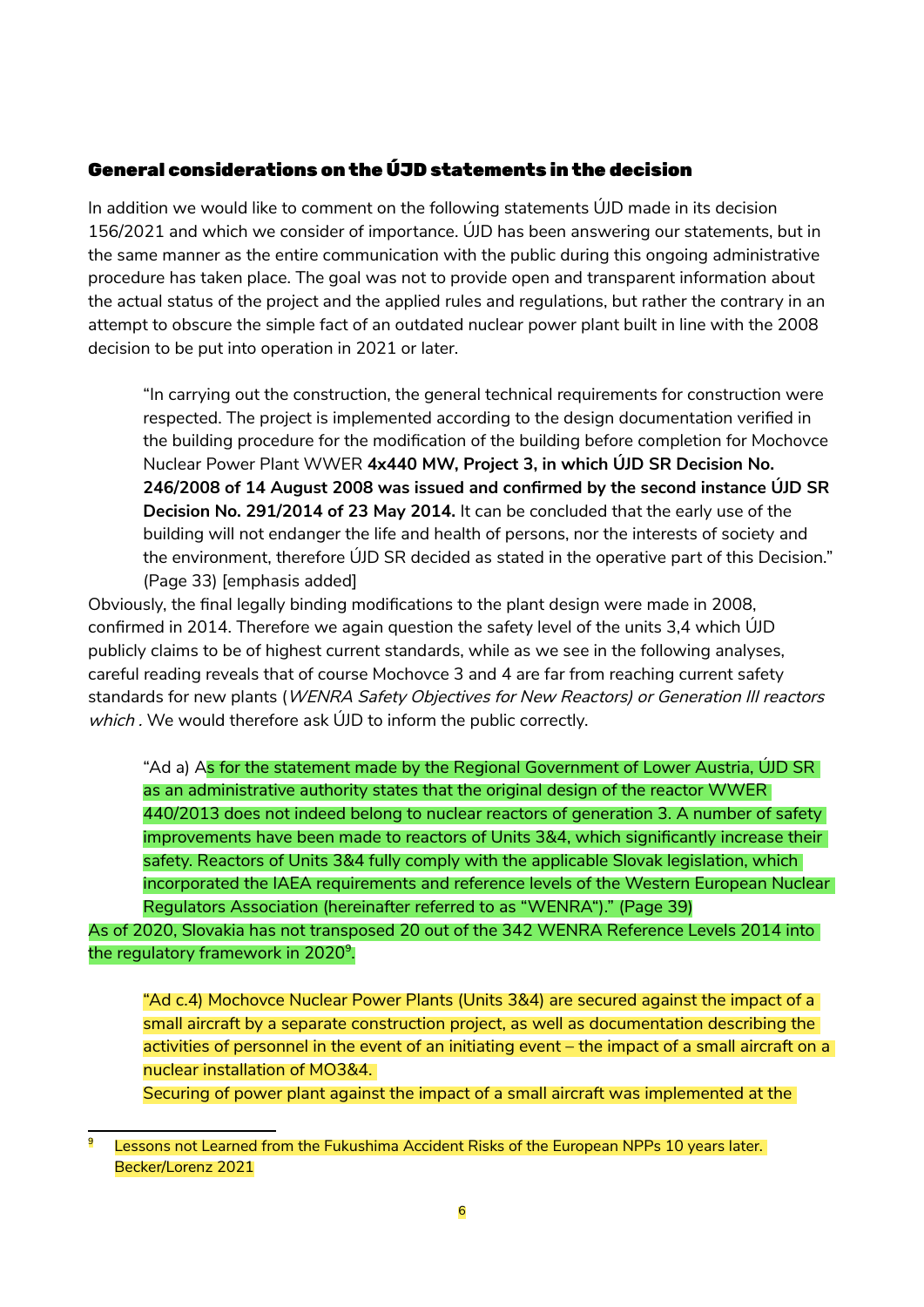request of the Commission of the European Community pursuant to Article 43 of the Treaty establishing the European Atomic Energy Community (Euratom), cited in the Final Opinion of the EIA of MO3&4 on the proposed activity Mochovce Nuclear Power Plant WWER 4 x 440 MW, Project 3. Dealing with the situation of endangering the power plant by an airliner, according to Section 12 par. 1 (e) of Act No. 575/2001 Coll. on organization of government activities and organization of the central government, as amended (hereinafter the "Act No. 575/2001 Coll.), is under the responsibility of the Ministry of Defence of the Slovak Republic, quote: "Ensuring the **inviolability of the airspace** of the Slovak Republic". Further action by the armed forces related to airspace violation is mentioned in Section 4 of Act No. 321/2002 Coll. on the armed forces of the Slovak Republic as amended (hereinafter only as "Act No. 321/2002 Coll."). The design documentation on securing MO3&4 against the impact of a small aircraft is subject to the regime established by Act No. 215/2004 Coll., therefore it has not been disclosed to the public.

Ad c.5) Mochovce Nuclear Power Plant (Units 3&4) like other operating nuclear units in the Slovak Republic, is equipped with facilities and systems for managing severe accidents. Information on these facilities and their functionality is available on the website of ÚJD SR, e.g. in Stress Test Reports or the PSR of MO3&4 – summary of basic data. Nuclear Units of nuclear power plants in the Slovak Republic have implemented regulations for managing severe accidents, **and there are specialists for managing severe accidents.** In managing severe accidents, a strategy for maintaining and cooling molten khorium in the reactor pressure vessel, which has been validated experimentally, is applied." (Page 40) [emphasis added]

Behind this is hiding the fact that an NPP which is to be licensed for operation in 2021 is not adequately protected against the high number of commercial aircraft regularly crossing over the Mochovce 3 plant. The minimum measures which seem to be consisting of some kind of nets also relies on the correct actions taken by the personnel, which is rather unlikely when taking into account the constantly incoming reports about safety cultures at the plant (OSART, WANO). The other measure referring to government activity and the airspace protection is an attempt to make the public believe that the army would hinder a plane (part of high numbers of planes flying regularly above the plant) from crashing into Mochovce without any kind of warning during a few minutes.

Severe accidents which are the result from e.g. terror acts or natural impact etc. are largely to be contained by personnel either at the plant or by the army, which is exactly the contrary of the Lessons Learned from Fukushima, where improved reliable passive safety systems should be installed rather than mobile equipment and personnel.

"Ad f) As for this statement made by the Regional Government of Lower Austria, ÚJD SR as an administrative authority states that the Slovak Government approved by its Resolution No. 387/2015, the draft National Policy and National Program for the management of SNF and RAW in the Slovak Republic. This document addresses, inter alia, the method how to ensure the safe and sustainable management of SNF and intermediate level radioactive waste (hereinafter referred to as "IM-RAW") that are not acceptable for surface storage in the National Repository of RAW in Mochovce. The long-term strategy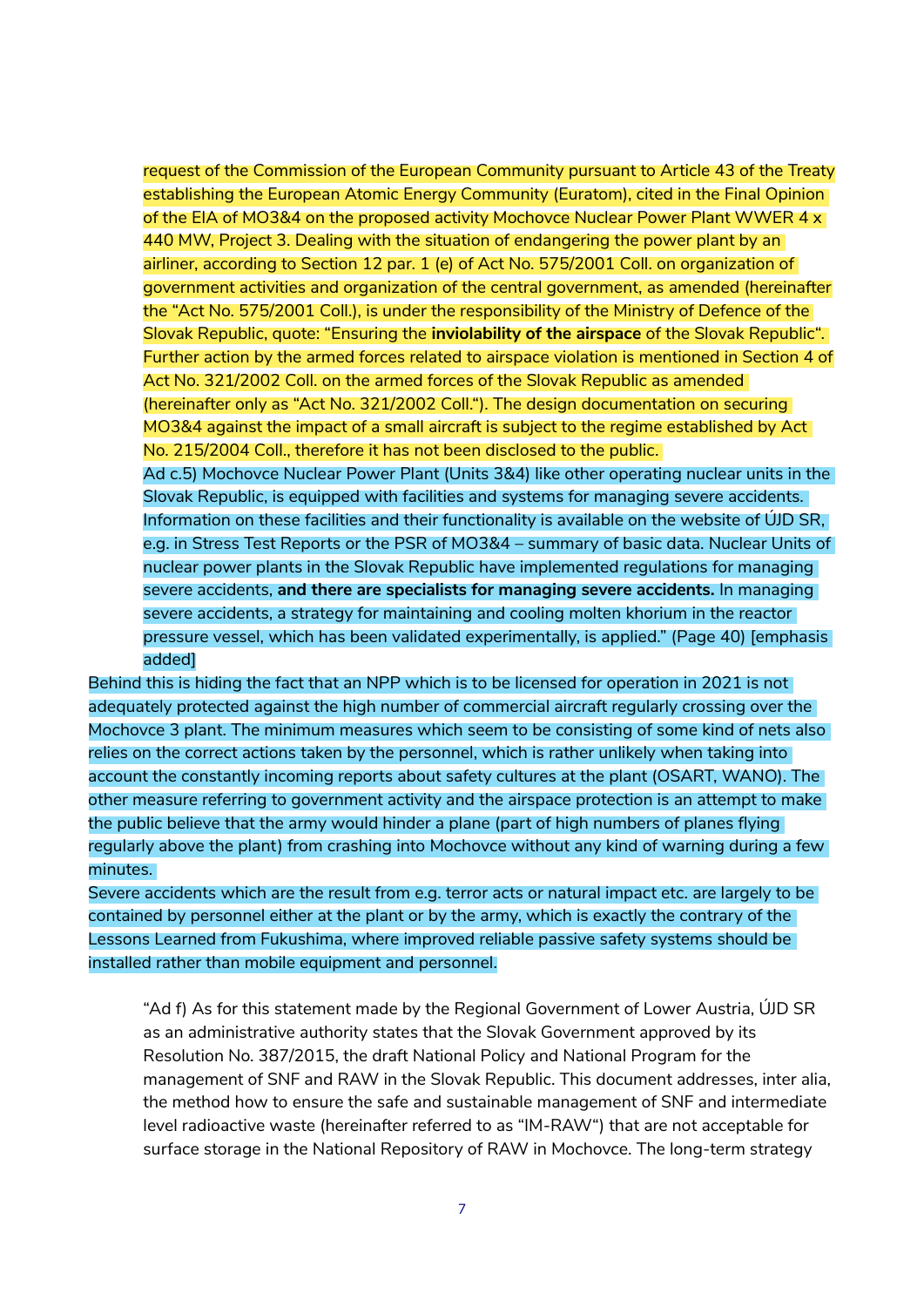foresees a so called dual pathway, i.e. research and preparation of a deep geological repository for SNF and IM-RAW on the territory of Slovakia, and parallel monitoring of the development of an international repository, and participation in related international projects. Based on geological surveys and planned works in the field of R&D, the final site is expected to be selected in 2030. Between 2030 and 2045, an environmental impact assessment process for the deep geological repository is expected to be carried out. The operation of the deep geological repository itself is foreseen between 2065 and 2115. The possibility of a future reprocessing of SNF remains also open. There is no doubt that the deep geological repository program will not be resolved before the scheduled commissioning of MO3&4, however, until a suitable alternative for storage of SNF and IM-RAW is available, Slovakia will apply a strategy for the long-term safe storage of these materials, for which the technical conditions have been created (expanded storage capacity of the Interim Storage Facility for SNF for the safe long-term storage of SNF and new storage capacity in the Integral RAW storage facility for the safe long-term storage of RAW that cannot be disposed in a surface type of repository), and institutional assumptions in the form of an existing state agency responsible for the operation of those facilities, as well as for activities in the implementation of the deep geological repository program. The situation for the Slovak Republic in the field of deep geological repository is comparable in terms of approach and timetable to many EU countries, including Austria, e.g. in the implementation of the Austrian program for the management of institutional RAW, or of SNF from the operation of research reactors. The Slovak national policy and national program for the management of SNF and RAW, have been duly notified to the European Commission in accordance with the relevant provision of Council Directive 2011/70/ Euratom of 19 July 2011, establishing a Community framework for the

responsible and safe management of spent fuel and radioactive waste." (Page 41) There is no activity in the Slovak Republic concerning the search for a Deep Geological Repository. The international cooperation mentioned is referring to the ERDO project, which is highly unlikely to succeed, because none of the countries is ready to take in other countries' waste. The issue of long-term liability for the other countries' waste stored is most likely unsolvable. Slovakia has a strategy for spent fuel and radioactive waste from 2008, which was updated in 2014. In 2015, another update was conducted to align with the requirements of Directive 2011/70/Euratom. While the first version of the strategy was subjected to a transboundary SEA in 2008, this did not happen with the updated version from 2015. Therefore the public could not participate properly in the preparation of the national programme and facts went unchallenged.

"e) In its statement, GLOBAL 2000 further commented on two other documents supporting the draft decision, the Evaluation of the method of fulfilment of the recommended conditions set out in the Final Opinion on EIA MO3&4 ("**Evaluation of the method of fulfilment of the conditions"**) of 12 December 2019, and Chapter 13 of PSR of MO3&4 concerning environmental impacts of 14 September 2018. According to GLOBAL 2000, this is a failure to provide precise and specific information on how condition 3.4 of the Final Opinion on EIA MO3&4 was met, which reflects the requirements of the European Commission **(development of a reference deterministic scenario for external source, e.g.**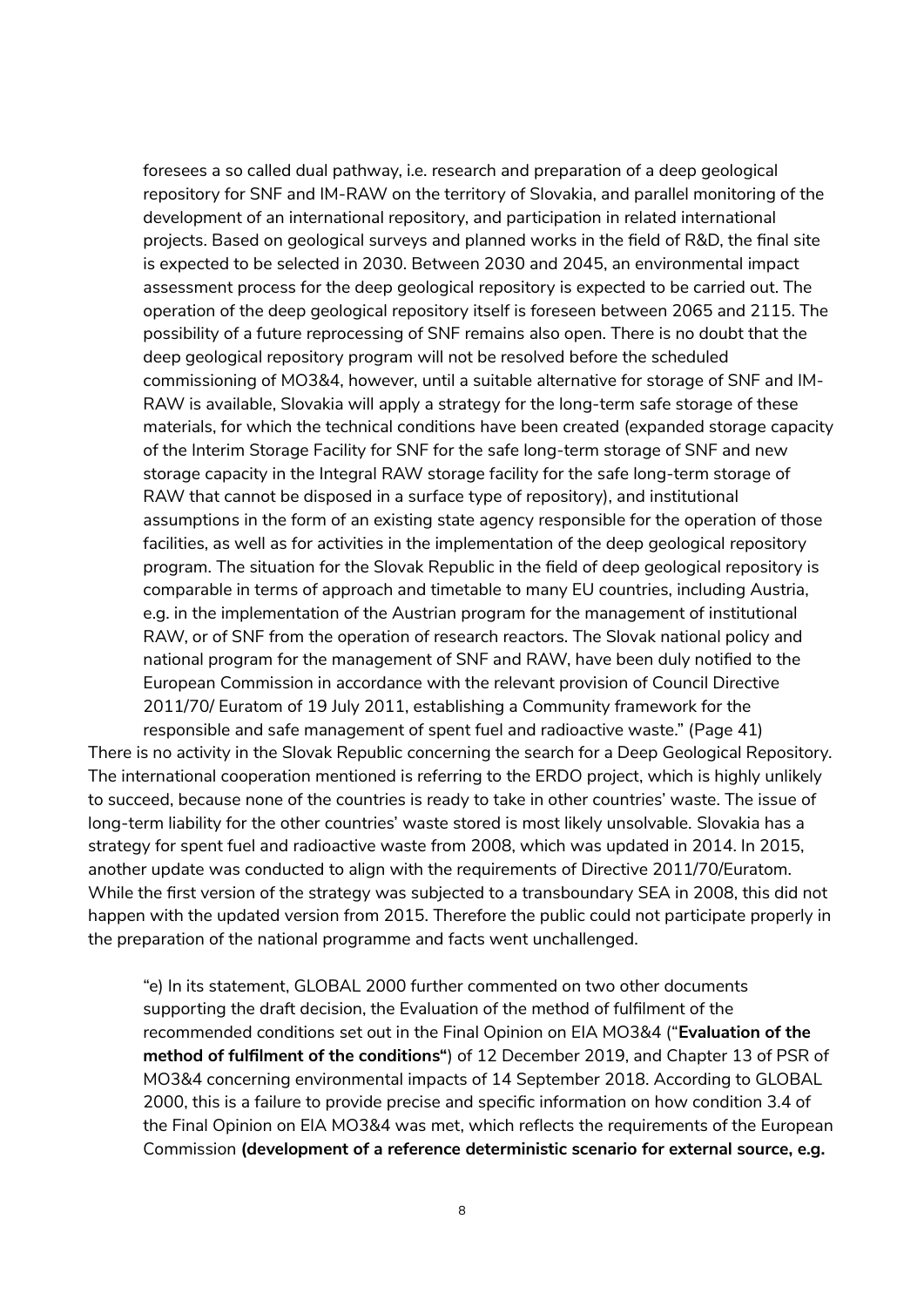**impact of an aircraft, in line with the best international practice**). The account of fulfilment of the requirements from the Final Opinion on EIA MO3&4 only indicates that the tests and analyses have been carried out and the safety has been proven. However, since this information is classified in SR as sensitive information, the details were not made available to the public." (Page 42) [emphasis added]

We understand that in this crucial point ÚJD and the Slovak Republic chose to hide behind the possibility of classifying information. However, **best international practice in 2021** certainly refers at least to stress tests, where no small aircraft is mentioned, as the following ENSREG demands confirm:

In response to the 2011 Fukushima nuclear accident, risk and safety assessments ('stress tests') were carried out on all nuclear power plants in Euratom Member States. "The aim of the assessments was to check whether the safety standards used when specific power plants received their licences were sufficient to cover unexpected extreme events. Specifically, the tests measured the ability of nuclear facilities to withstand damage from hazards such as earthquakes, flooding, terrorist attacks or aircraft collisions."<sup>18</sup>

Another issue learned from Fukushima is higher protection for spent fuel pools, while Mochovce 3 still has its spent fuel pool outside the containment. This information is of course nowhere to be found in a comprehensible and comparative manner. There is no clear overview for the safety level reached for Mochovce 3 compared to the safety standards foreseen for new reactors in the EU in 2021. How the need for independent and diverse heat removal means has been solved for the Mochovce units has not been explained and in our assessment does not exist.

[10](#page-8-0)

"The ÚJD SR published on its website the PSR – a summary of the basic data provided to the public on 189 pages describing the nuclear installation of MO3&4, its area and the surroundings. This document also includes information on the severe accident management systems, including relevant photos. This document contains data on the environmental impact of the operation of MO3&4 nuclear installation. **For the reasons set out above, the ÚJD SR disagrees with the argument of GLOBAL 2000, that the public does not have information on Mochovce Nuclear Power Plant and how it differs from older type of power plants, and how it meets the current safety requirements for mitigating the environmental impact of operations and severe accidents.** The ÚJD SR confronts the MO3&4 Project with the applicable legislative requirements." (Page 48) [emphasis added]

This document (PpBS MO34 zhrnutie základných údajov.pdf)<sup>[11](#page-8-1)</sup> is a textbook on reactors on a very general level and far from explaining the issues such as severe accident management at Mochovce 3,4 compared to current standards, compared to concrete requirements and safety goals as defined e.g. by WENRA RL for new reactors or very concrete the questions on how e.g. the alternative heat sink was introduced for Mochovce 3 or similar measures. Another example can be found in the report "Lessons not Learned" which stated that for Mochovce 1&2 "Only limited measures – the use of mobile equipment – are planned to prevent the total loss of power and/or

<span id="page-8-0"></span><sup>10</sup> <https://www.umweltbundesamt.at/fileadmin/site/publikationen/rep0686.pdf>

<span id="page-8-1"></span><sup>11</sup> [https://www.ujd.gov.sk/ujd/WebStore.nsf/viewKey/\\_PpBS\\_MO34/\\$FILE/PpBS%20MO34%20zhrnutie](https://www.ujd.gov.sk/ujd/WebStore.nsf/viewKey/_PpBS_MO34/$FILE/PpBS%20MO34%20zhrnutie%20z%C3%A1kladn%C3%BDch%20%C3%BAdajov.pdf) [%20z%C3%A1kladn%C3%BDch%20%C3%BAdajov.pdf](https://www.ujd.gov.sk/ujd/WebStore.nsf/viewKey/_PpBS_MO34/$FILE/PpBS%20MO34%20zhrnutie%20z%C3%A1kladn%C3%BDch%20%C3%BAdajov.pdf)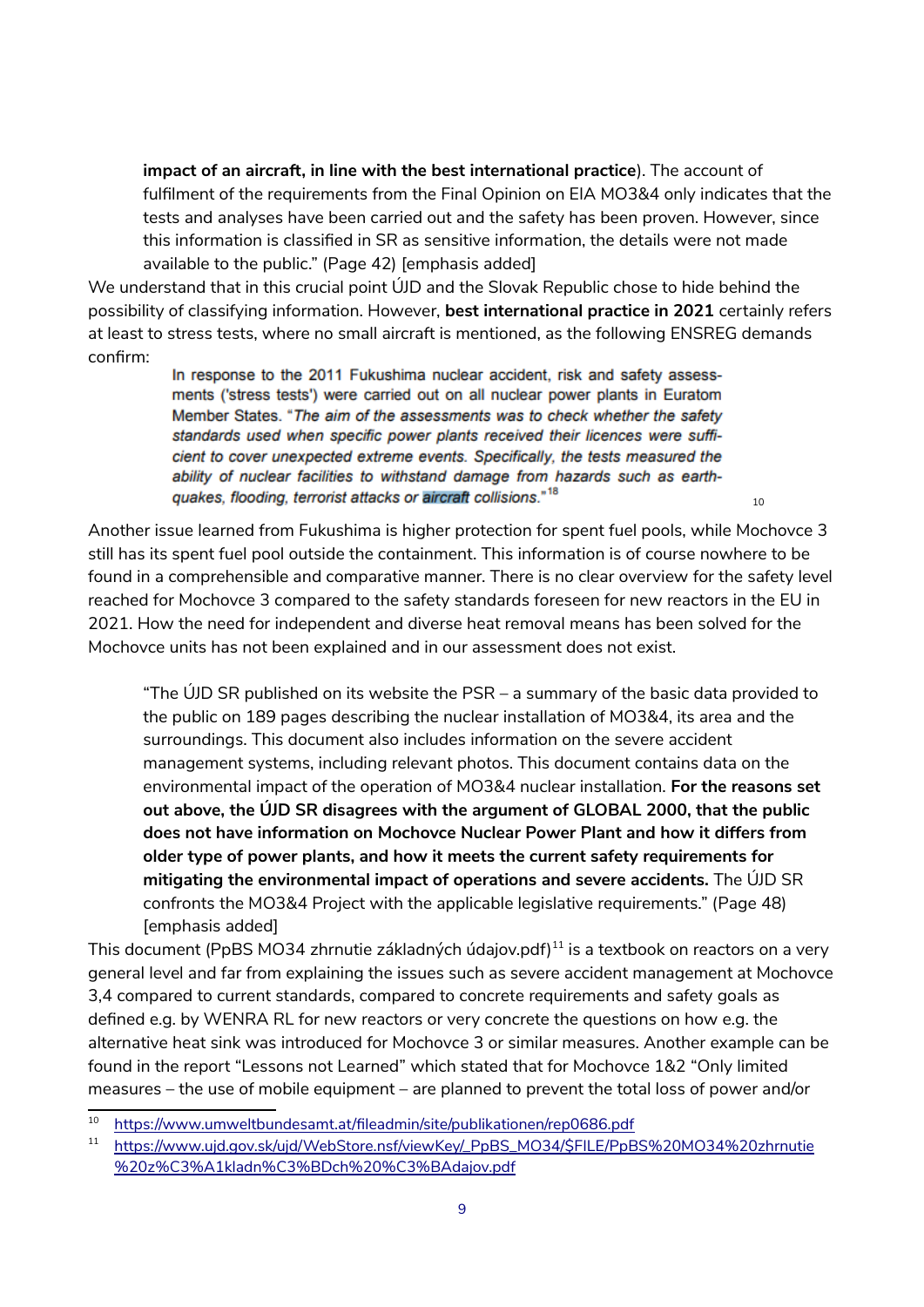heat removal. Compared to the installation of new bunkered safety systems (e. g. An independent alternate ultimate heat sink (UHS) mobile equipment is less reliable. The issue of severe accidents will remain open because no guarantees are in place to prove that the most important modification (the invessel retention (IVR) concept) can reliably prevent major radioactive releases. A measure commonly installed to prevent major radioactive releases in case of a severe accident – a filtered containment venting system - will not be implemented."<sup>[12](#page-9-0)</sup>

During the ongoing procedure it was not possible for find information whether for Mochovce 3 those measures have been taken. **Our statement in our 2021 submission that the "public does not have information on Mochovce Nuclear Power Plant and how it differs from older type of power plants," remains valid, since again we were not provided with this information.** 

"Ad g) As for this statement made by GLOBAL 2000, ÚJD SR states the following: MO3&4 has a closed circuit of cooling system with cooling towers. The consumption of cooling water, pumped from the river Hron, is relatively low for such a cooling system. The Mochovce NPP has procedures for operating personnel in case of reduction in the amount of water taken from the River Hron, replenishment of water to cooling circuits can be provided from back-up sources to fulfil their safety function. For this purpose, the Mochovce NPP has established procedures that have been tested on Units 1&2 and 3 of Mochovce as part of Stress Tests following the Fukushima accident." (Page 49)

Of course no closed circuit exists, water is discharged into the Hron and new water pumped into the system. However, this was not the issue raised by GLOBAL 2000, but rather (Stanovisko GLOBAL 2000 k dokumentu (bez názvu, začínající 3.1) o plnění podmínek EIA Mochovce 34, 14.9.2018) the following:

We also would like to make clear that our statement dated September 14, 2018 has not been answered concerning the climate impact on the River Hron's water flow leading to higher water temperatures ("Chybí jak ve Správě EIA tak v předloženém dokumentu (bez názvu, začínající 3.1) popis podmínek a postupů za dnešních podmínek a prognóza budoucího vývoje především vodnatosti Hronu za aktuálních podmínek a očekávaných klimatických změn (+2° a více), není ani uvedena maximální povolená teplota Hronu a vliv na biotop atd." A dále: V podmínce se uvádí pokles průtoku Hronu za dvacet let (1980-2000) o 20%, ale v odpovědi se žádné nové údaje nenajdou, přesto že již uplynulo skoro dalších dvacet let. Také chybí údaje o dalším vývoji, scénáře pro zásobování elektrárny a dalších odběratelů vody z Hronu atd. )

**In this document we raised issues which we mostly have raised in the past steps of the administrative proceedings, but which have not been dealt with accordingly. We ask ÚJD to either respond adequately or acknowledge clearly the facts that Mochovce unit 3 is not a nuclear power plant fulfilling current safety standards for new reactors (WENRA RL for new reactors) and that ÚJD licenses a NPP which is even on paper robust only against the crash of small aircraft and that the WENRA RL for new reactors is not fulfilled. This exercise should also include outlining the differences in nuclear safety reached versus nuclear safety currently envisaged in the EU for new reactors in consequence of the stress tests after Fukushima.**

<span id="page-9-0"></span> $12$  Lessons not Learned from the Fukushima Accident Risks of the European NPPs 10 years later. Becker/Lorenz 2021